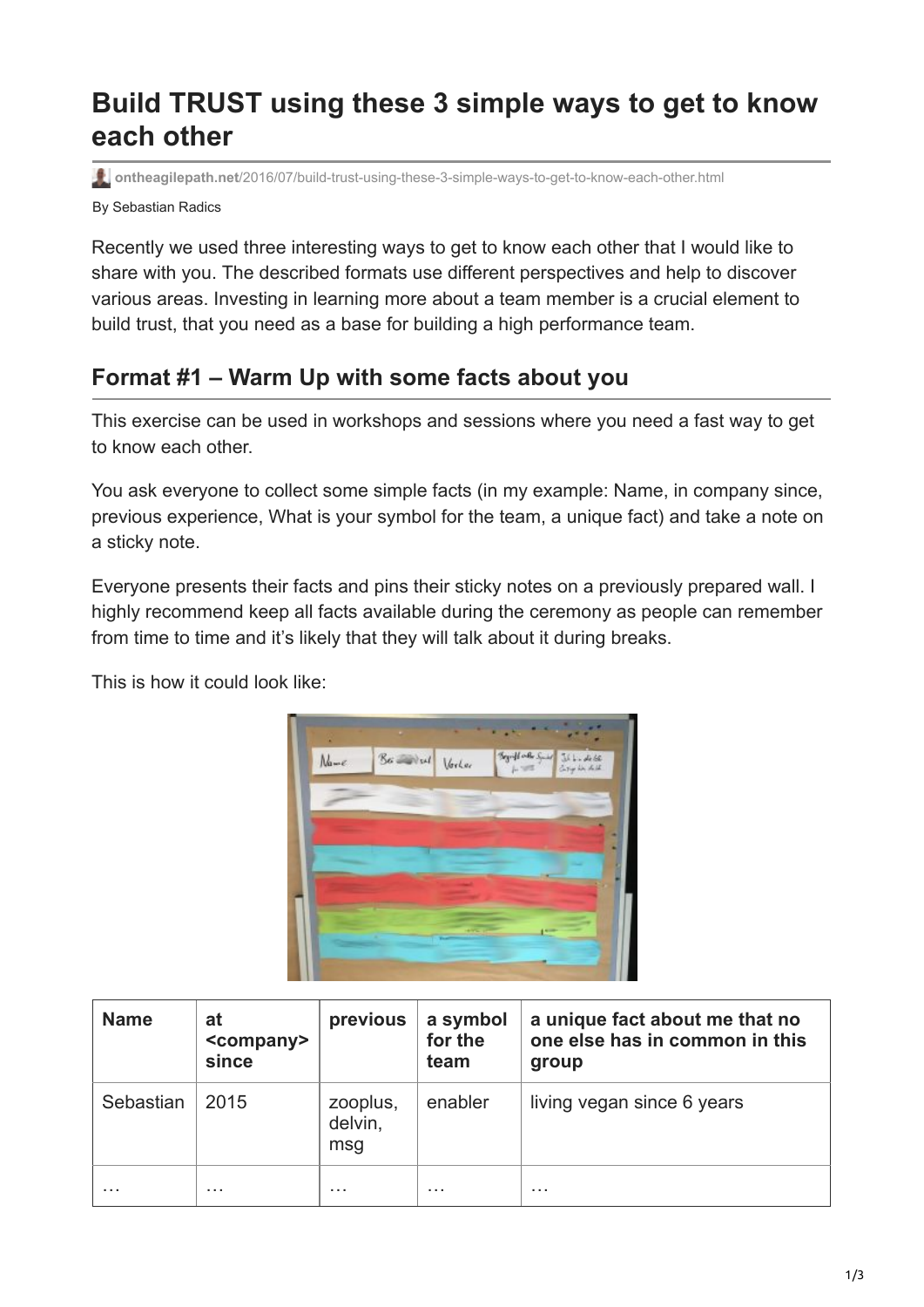*Timing:* Take Notes 3′ + 3-5′ per team member to present their facts.

## **Format #2 – Childhood impressions**

Based on the great book  $-$  [The Five Dysfunctions of a team](https://en.wikipedia.org/wiki/The_Five_Dysfunctions_of_a_Team)  $-$  we used the childhood impressions exercise to discover a new perspective from everyone. In this exercise you ask everyone to share:

- Where they were born and raised (let them show it on Google Maps and e.g. build a route that shows their journey)?
- Whether they have siblings and in what age order they are?
- What was a unique challenge or unique impression during childhood?
- What was their 1st job and what the worst one?

Let everyone present their information. You can either do it solely in a verbal way or again take notes and present the notes (I prefer the latter way as it can be used throughout the ceremony and in a summary afterwards).

*Timing:* 5-10′ per team member. I recommend to use e.g. Google Maps to visualize everyones journey.

## **Format #3 -10 things…**

A challenging request to open 10 things:

- What you like most doing in your job. (10 things)
- What you like most doing in your spare time. (10 things)

Everyone takes two A4 sheets – one for job and one for spare time – and takes notes. Provide enough time and thinking space and "force" them to deliver 20 things. Again everyone presents results to the group.

Afterwards put the sheets on a wall and keep it available during the ceremony.

Takes a bit longer but brings quite a lot of input to discover from everyone. I think it works in a group up to 7-10 (larger groups could be split).

It could look like this: